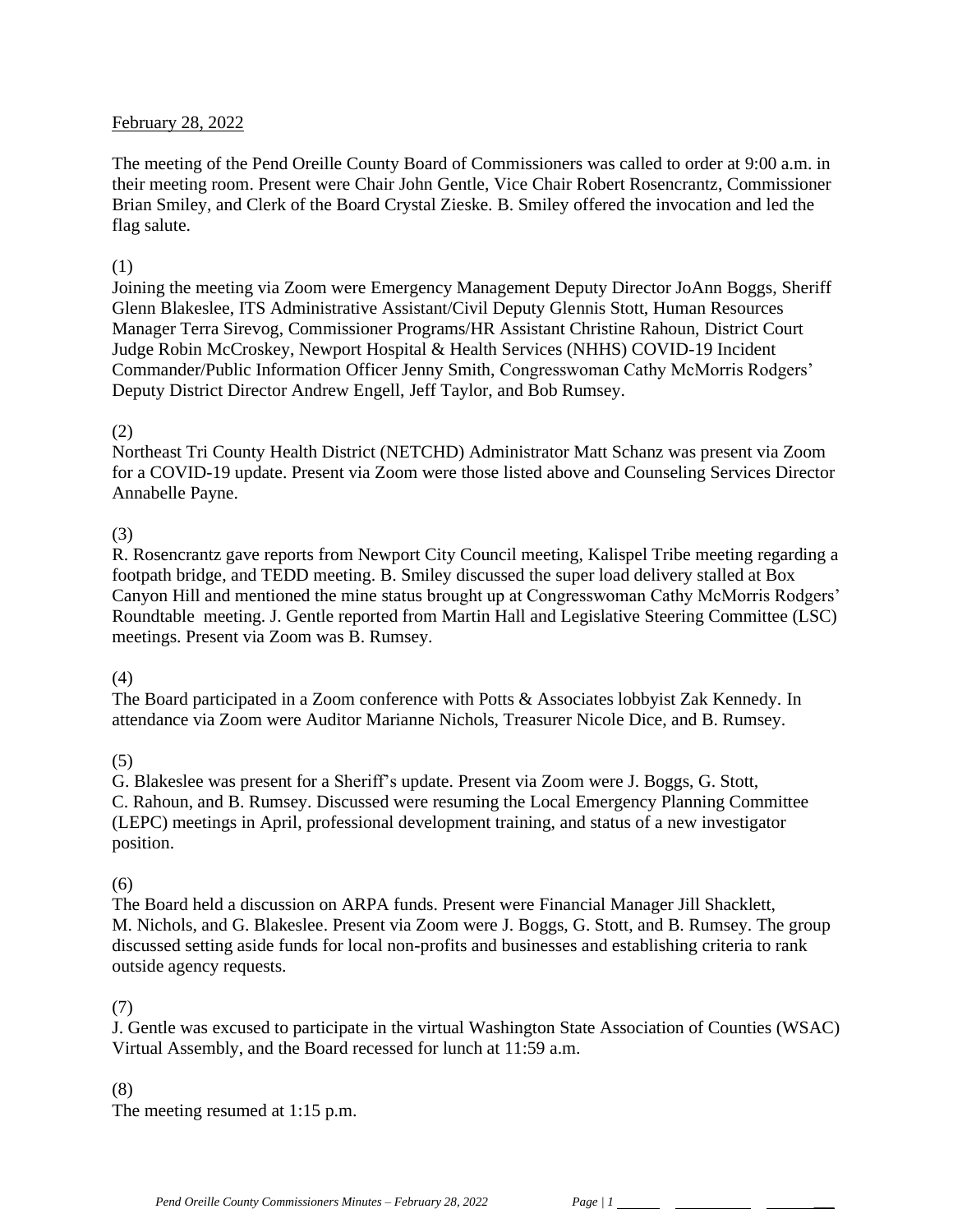### (9)

J. Gentle provided an update from the WSAC Virtual Assembly. Present via Zoom was B. Rumsey.

# (10)

T. Sirevog was present, at the Board's request, to discuss the county's salary structure. Present via Zoom was B. Rumsey.

# (11)

J. Shacklett was present for a financial update. Also present were M. Nichols and T. Sirevog, and present via Zoom was B. Rumsey. Colville National Forest Outdoor Recreation Planner Carmen Nielsen and Pend Oreille County Democrat Party (POCD) Chair Katherine Schutte joined the update in progress via Zoom.

# (12)

Consent Agenda - Motion was made by B. Smiley to approve the Consent Agenda. Motion was seconded by R. Rosencrantz. Motion carried unanimously. The Consent Agenda includes this week's Agenda, the Minutes of the Board's February 22, 2022 meeting and the following items:

Investment Earnings (year-to-date estimate, as of 2/25/22): \$2,110.86

Request to Advertise & Hire: Seasonal Inspectors (Weed Control)

Pend Oreille County Cemetery District 2 Funds *RESOLUTION NO. 2022-26, COMMISSIONERS' RECORDING* 

Interagency Data Sharing Agreement Between Pend Oreille County and the Office of the Washington State Auditor *AGREEMENT NO. 2022-16, COMMISSIONERS' RECORDING*

Set Public Hearing for Commissioner District Legal Descriptions Amendment for March 22, 2022, at 2:30 p.m.

## (13)

Prosecuting Attorney Dolly Hunt was present via Zoom for a legal update. Present via Zoom were K. Schutte and B. Rumsey. Discussed was a potential Fair Association MOU.

## (14)

Colville National Forest District Ranger Carin Vadala was present via Zoom for a Forest Service update. Present were Pend Oreille County Republican Party (POCR) Chair Bill Deilke and Gerald Pelland, and via Zoom were Selkirk Sun Owner Sonya Scauflaire, B. Rumsey, C. Nielsen, K. Schutte, A. Engell, and an unidentified caller. Topics of discussion were a proposed Sullivan Lake Triathlon, a potential recreation roundtable being created, FS land exchange and a county road (Middle Fork) access, Sweet Ione objection period opening, infrastructure bill, and Great American Outdoors Act.

## (15)

Public Comment – Jeff Taylor, Dawn Taylor, B. Deilke, and G. Pelland were present and B. Rumsey, K. Schutte, and S. Scauflaire were present via Zoom. G. Pelland, J. Taylor, B. Deilke, S. Scauflaire, and K. Schutte provided comment.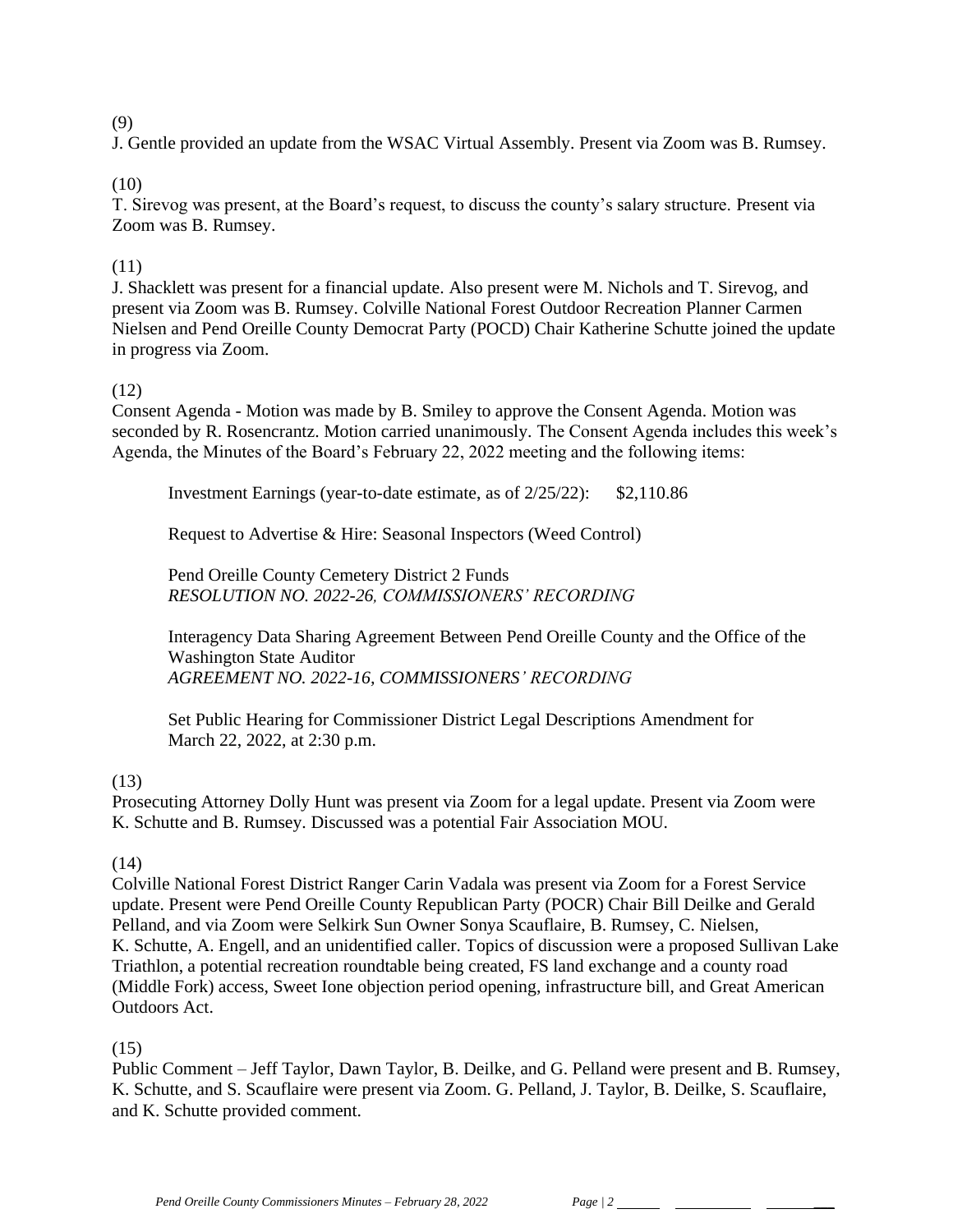$(16)$ Meeting continued to March 1.

### March 1, 2022

The meeting resumed at 9:00 a.m. with J. Gentle, R. Rosencrantz, B. Smiley, and C. Zieske present.

#### (17)

Public Works Director Mary Jensen was present for an update. Also in attendance were Assistant Public Works Director George Luft, Fleet Manager Brian Egland, and Facilities Maintenance Supervisor Ben Eggleston.

a) B. Egland proposed selling the surplus superior broom to the Kalispel Tribe. Motion was made by B. Smiley to approve the sale of the 2011 Superior Broom VIN#811259 to the Kalispel Tribe in the amount of \$13,000.00, not including tax. Motion was seconded by R. Rosencrantz. Motion carried unanimously.

Sale of a Machine Between Pend Oreille County and the Kalispel Tribe *RESOLUTION NO. 2022-27, COMMISSIONERS' RECORDING* 

b) The Solid Waste Manager salary was discussed, and the Board will continue to wait to hear back from HR on the union/non-union determination.

c) G. Luft recommended offering Versatile Industries the award for Smackout Pass Bridge Replacement. Motion was made by R. Rosencrantz to award the Smackout Pass Bridge Replacement CRP 843 project to Versatile Industries, Inc., the lowest responsive bidder, for the amount of \$679,040.47. Motion was seconded by B. Smiley. Motion carried unanimously. B. Egland left the update.

d) B. Eggleston recommended the award for the Fairgrounds Electrical project. Motion was made by B. Smiley to award the 2022 Fairgrounds Electrical Improvement Project to Clark Electric, LLC in the amount of \$123,801.15. Motion was seconded by R. Rosencrantz. Motion carried unanimously.

Motion was made by R. Rosencrantz to reject the 2022 Fairgrounds Electrical Improvements bids from Norstar Heating & Cooling and Stallion Security Systems, LLC, as the bids were submitted past the time deadline of 11:00 a.m. on February 22, 2022. Motion was seconded by B. Smiley. Motion carried unanimously.

e) Motion was made by B. Smiley to approve the request to advertise and hire a full-time Facilities Maintenance Technician at Step 1-3. Motion was seconded by R. Rosencrantz. Motion carried unanimously.

f) Motion was made by R. Rosencrantz to certify the 2021 Road Fund Expenditures for Traffic Law Enforcement, 2021 Road Fund Expenditures for Fish Passage Barrier Removal and 2021 Annual Certification. Motion was seconded by B. Smiley. Motion carried unanimously.

g) B. Eggleston provided updates on a security door for Courthouse third floor and installation of District 2 shelving, then left the update. M. Jensen discussed a proposed Usk Bridge pedestrian trail, including the engineering, technical, and permitting challenges. The Board was in support of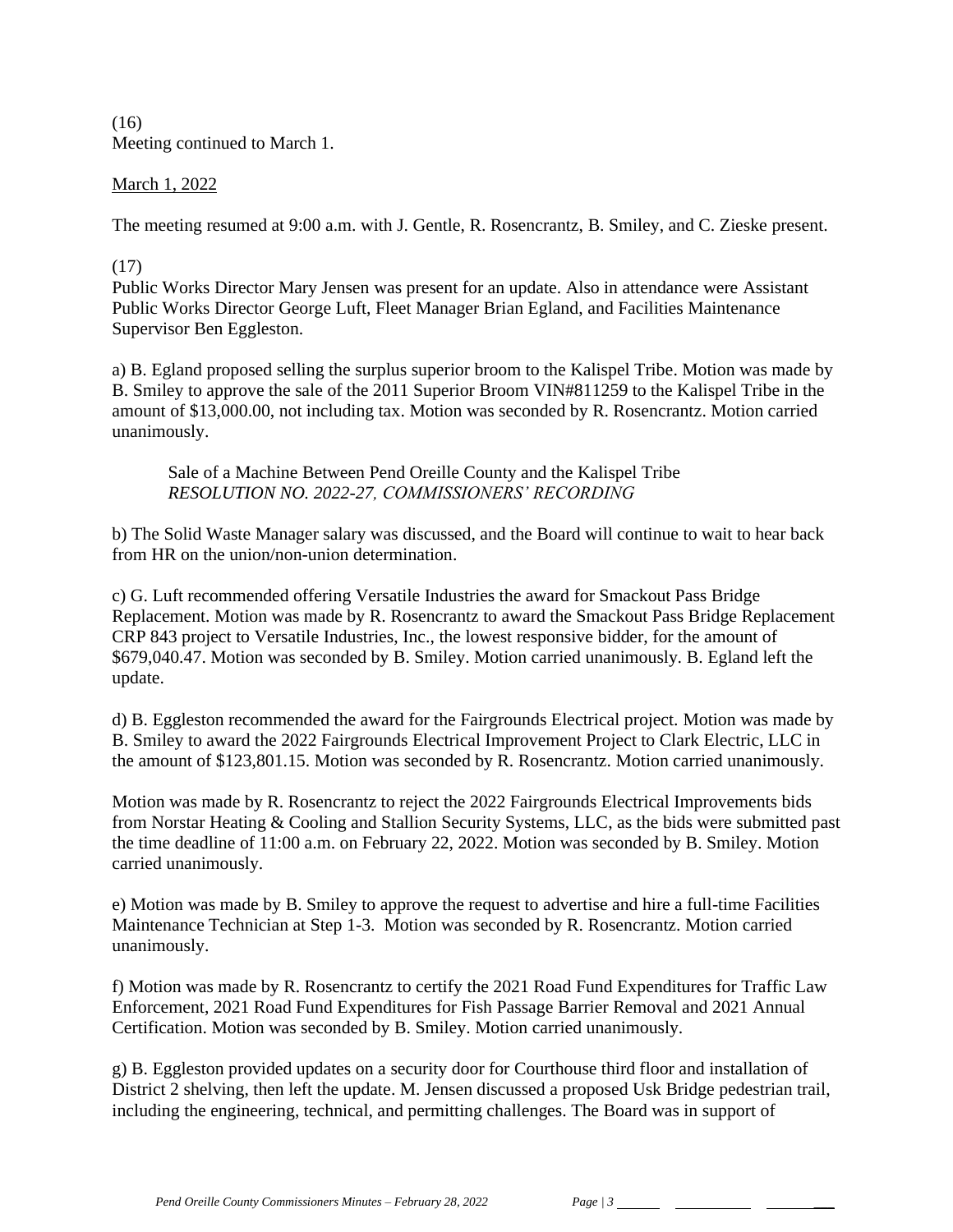continuing the discussion to solve the Usk Bridge issues, including adding the project to the county's Six-Year Transportation Improvement Program (STIP).

### (18)

A. Payne was present via Zoom for a Counseling Services update. Present was J. Shacklett, and via Zoom were Clinical Director Jennifer Stout, Crisis Services Manager Charles Doyal, C. Rahoun, and M. Nichols. A. Payne proposed salary restructuring similar to the federal model and presented what this would look like for mental health professionals and community engagement specialists and noted adding a behavioral health professional class, at a later date. She recommended reclassifying the salary table and increase pay for master-level clinicians, in order to address recruitment, retainment, and internal wage compression.

### (19)

Motion was made by B. Smiley to approve the hiring of a full-time investigator for the Sheriff's Office. Motion was seconded by R. Rosencrantz. Motion carried unanimously.

## (20)

4-H Youth Development/Master Gardeners Volunteer Coordinator Beverly Sarles was present via Zoom for an update. An update was provided on the 4-H program, including training for livestock program, a partnership with North 40, and state scholarships. Also discussed were the SNAP-Ed program, Artist of the Month program, and community gardens.

### (21)

The Board discussed precincts.

## (22)

The Board recessed for lunch at 12:02 p.m.

## (23)

The meeting resumed at 1:15 p.m.

## (24)

Public Hearing-Private Road Name Hearing. Present via Zoom were GIS Manager Josh Shelton, GIS Analyst César Stoddard, and GIS Technician Dan Quinn. Present in-person were Gary Chantry and B. Deilke, and via Zoom was S. Scauflaire. The hearing was opened, and the notice was read. C. Stoddard presented a request to name a private access road Golden Sunset Way. He reviewed the property owner application and maps for a future eight parcel subdivision. No comments were received. The hearing was closed.

#### (25)

Motion was made by B. Smiley to approve the Revision to the County Road Register, accepting the unnamed road and renaming it Golden Sunset Way. Motion was seconded by R. Rosencrantz. Motion carried unanimously.

#### (26)

N. Dice was present for a Treasurer's update. Also present were G. Pelland, B. Deilke, and via Zoom was S. Scauflaire. Discussed were sales and use tax on mining equipment coming into POC. Joining the update in progress via Zoom was K. Schutte.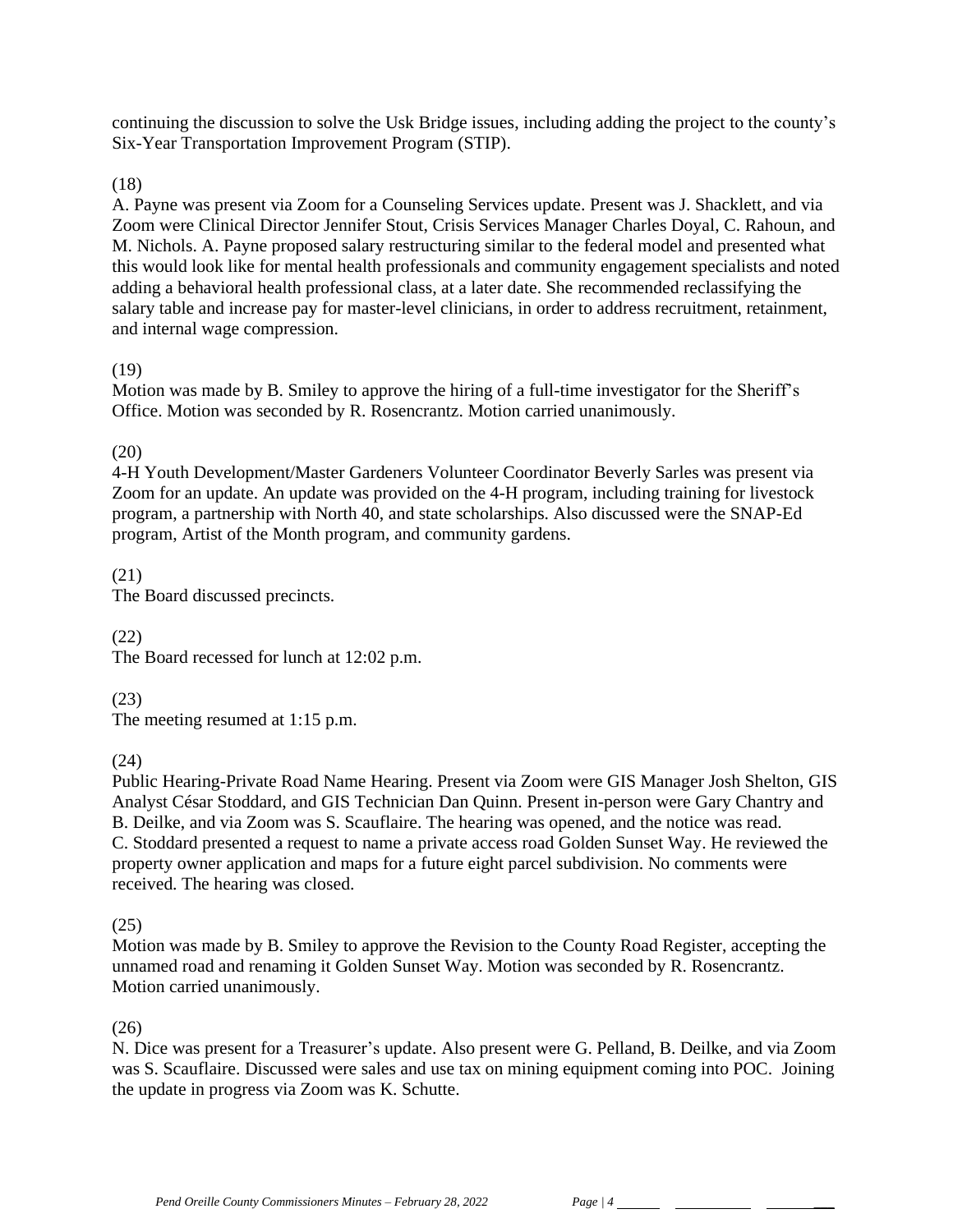# (27)

The Board discussed the written request by POCR and POCD to increase precincts in POC to 33 and to adopt three precinct changes. Present were Elections Manager Liz Krizenesky, M. Nichols, J. Shacklett, B. Deilke, G. Pelland, and via Zoom were K. Schutte and S. Scauflaire. The Board stated they are not moving forward with the request to increase the number of precincts from 27, nor are they pursuing the precinct change recommendations. The Board requested that M. Nichols continue to finalize with GIS the precinct lines recommended at their January 11, 2022 meeting.

# (28)

T. Sirevog was present to discuss two Weed Control staffing requests. Present was G. Pelland and via Zoom was S. Scauflaire. A meeting with Weed Control Coordinator Sharon Sorby will be scheduled to review the requests next week.

## (29)

Behavioral Health Criminal Justice Program Administrator Nicole Vangrimbergen was present via Zoom for a three-month update. Present were G. Blakeslee and G. Pelland, and via Zoom were D. Hunt, M. Nichols, A. Payne, R. McCroskey, and S. Scauflaire.

# (30)

Correspondence Received:

- 2.16 W. Deilke/K. Schutte-Letter re: Request to Increase to 33 Precincts
- 2.17 Family Crisis Network-2021 4th Quarter Report
- 2.18 DNR/T. Cooper-SEPA Lead Agency & Mitigated Determination of Nonsignificance
- 2.19 POC Fair & Rodeo Association Board-3.1.2022 Agenda & 2.1.2022 Minutes
- 2.20 PO Conservation District-VSP 3.2.2022 Agenda & Work Group Minutes 10.7.2021
- 2.21 POC Park & Recreation Board-2.16.2022 Draft Minutes

## (31)

Correspondence Sent:

J. Hedrick/Versatile Industries, Inc.-Letter re: Smackout Pass Bridge Replacement Award

## (32)

As of this date, the Board approved vouchers for payment as listed and made available by the Auditor's Office. The following vouchers/warrants/electronic payments are approved for payment:

|                              | Salary and Claim |
|------------------------------|------------------|
| <b>Current Expense</b>       | \$298,461.01     |
| <b>Counseling Services</b>   | 71,978.29        |
| Crime Victims Compensation   | 323.06           |
| Fair                         | 157.46           |
| Park                         | 42,205.44        |
| Road                         | 90,273.48        |
| Timber Sales                 | 2,111.48         |
| Emergency 911 Communications | 30,893.41        |
| Low Income Housing/2060      | 1,927.98<br>S    |
| Homeless Program/2163        | 1,589.97         |
| <b>Public Facilities</b>     | \$<br>13,007.98  |
| <b>Mental Health</b>         | \$<br>1,613.86   |
| American Rescue Plan Act     | 1,365.14         |
|                              |                  |